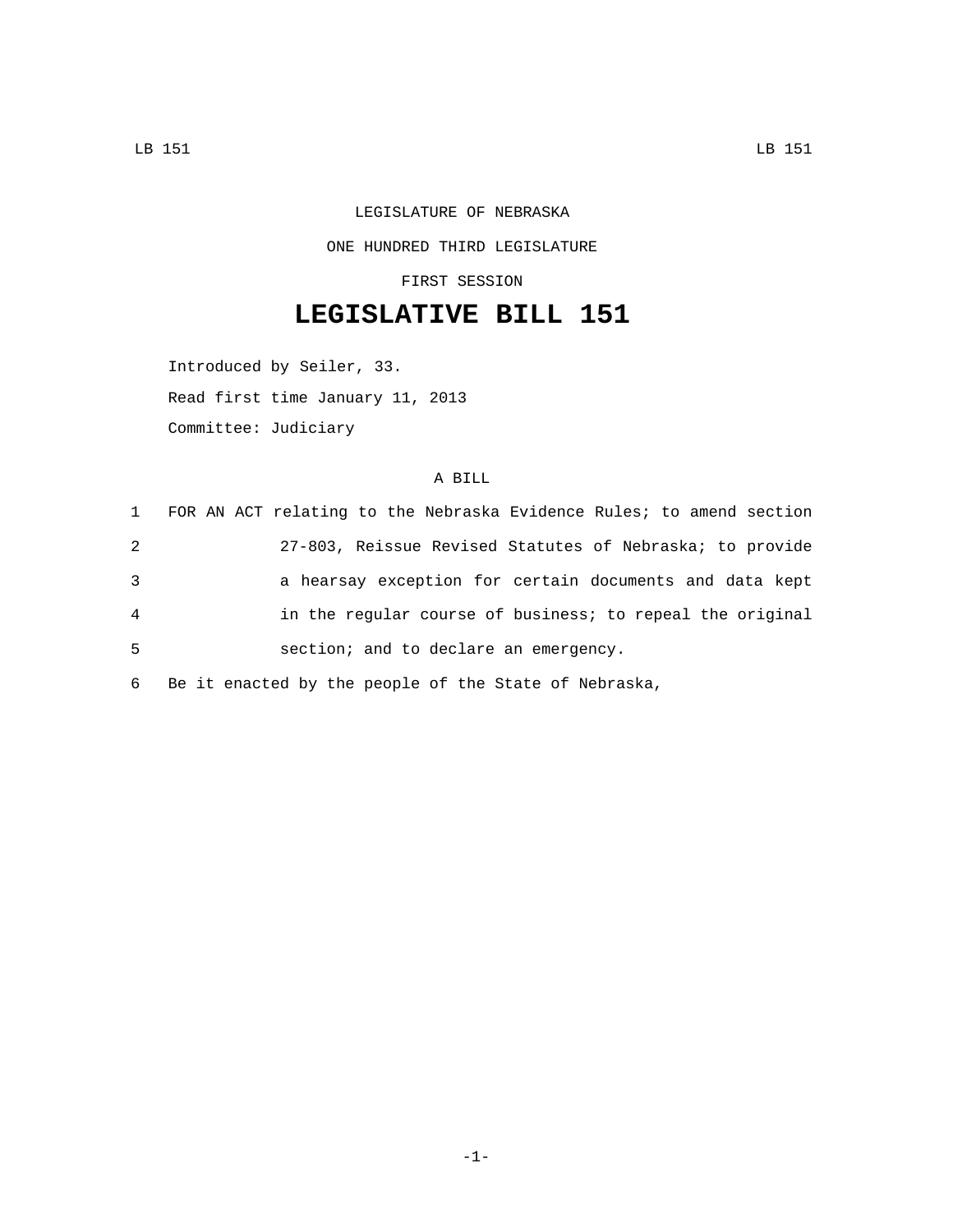Section 1. Section 27-803, Reissue Revised Statutes of 2 Nebraska, is amended to read:

 27-803 Subject to the provisions of section 27-403, the following are not excluded by the hearsay rule, even though the 5 declarant is available as a witness:

 (1) A statement relating to a startling event or condition made while the declarant was under the stress of excitement 8 caused by the event or condition;

 (2) A statement of the declarant's then existing state of mind, emotion, sensation, or physical condition (such as intent, plan, motive, design, mental feeling, pain, and bodily health), but not including a statement of memory or belief to prove the fact remembered or believed unless it relates to the execution, revocation, identification, or terms of declarant's will;

 (3) Statements made for purposes of medical diagnosis or treatment and describing medical history, or past or present symptoms, pain, or sensations, or the inception or general character of the cause or external source thereof insofar as reasonably 19 pertinent to diagnosis or treatment;

 (4) A memorandum or record concerning a matter about which a witness once had knowledge but now has insufficient recollection to enable him or her to testify fully and accurately, shown to have been made or adopted by the witness when the matter was fresh in his or her memory and to reflect that knowledge correctly. If admitted, the memorandum or record may be read into evidence but

-2-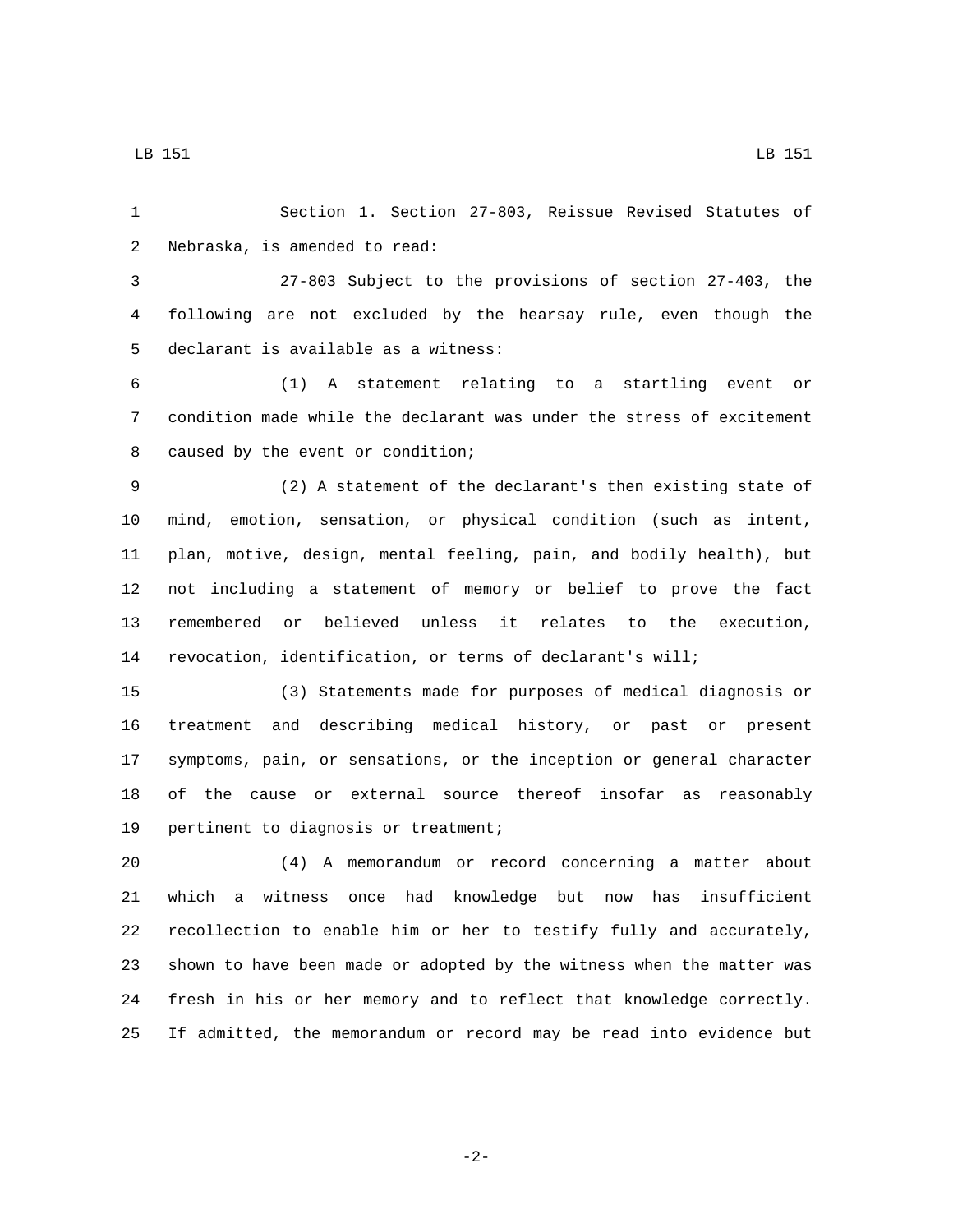may not itself be received as an exhibit unless offered by an adverse 2 party;

 (5) A memorandum, report, record, or data compilation, in any form, of acts, events, or conditions, other than opinions or diagnoses, made at or near the time of such acts, events, or conditions, in the course of a regularly conducted activity, if it was the regular course of such activity to make such memorandum, report, record, or data compilation at the time of such act, event, or condition, or within a reasonable time thereafter, as shown by the testimony of the custodian or other qualified witness unless the source of information or method or circumstances of preparation indicate lack of trustworthiness. The circumstances of the making of such memorandum, report, record, or data compilation, including lack of personal knowledge by the entrant or maker, may be shown to affect 15 its weight;

 (6) A memorandum, report, record, or data compilation, in 17 any form, of acts, events, or conditions, other than opinions or diagnoses, that was received or acquired by an entity from another entity and has been incorporated into and kept in the regular course 20 of business of the receiving or acquiring entity; that the receiving or acquiring entity typically relies upon the accuracy of the contents of the memorandum, report, record, or data compilation; and that the circumstances otherwise indicate the trustworthiness of the memorandum, report, record, or data compilation, as shown by the testimony of the custodian or other qualified witness;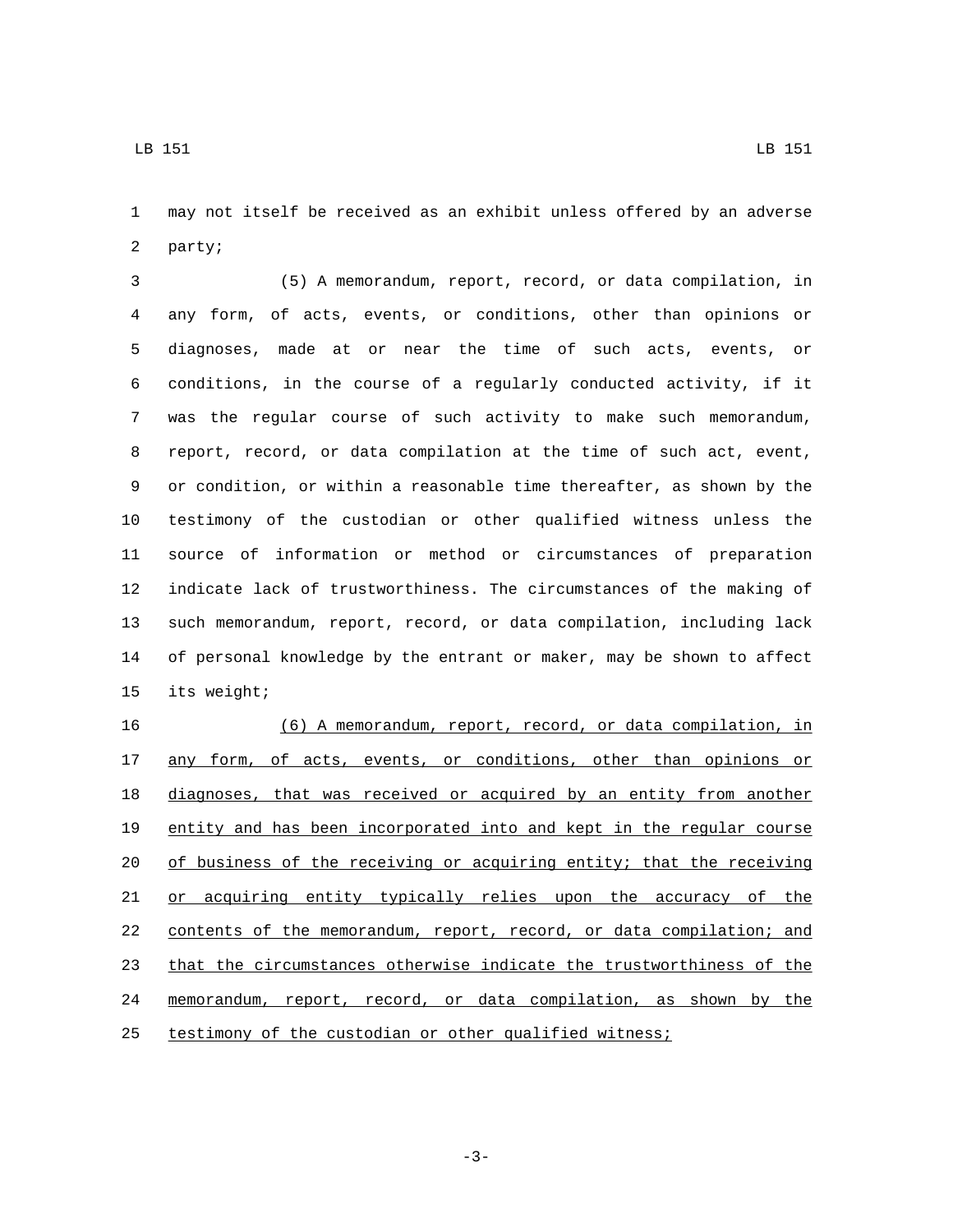LB 151 LB 151

 $(6)$   $(7)$  Evidence that a matter is not included in the memoranda, reports, records, or data compilations, in any form, kept 3 in accordance with the provisions of subdivision  $(5)$  or  $(6)$  of this section to prove the nonoccurrence or nonexistence of the matter, if the matter was of a kind of which a memorandum, report, record, or data compilation was regularly made and preserved, unless the sources of information or other circumstances indicate a lack of 8 trustworthiness;

 $(7)$   $(8)$  Upon reasonable notice to the opposing party prior to trial, records, reports, statements, or data compilations made by a public official or agency of facts required to be observed and recorded pursuant to a duty imposed by law, unless the sources of information or the method or circumstances of the investigation are shown by the opposing party to indicate a lack of trustworthiness;

15  $(8)-(9)$  Records or data compilations, in any form, of births, fetal deaths, deaths, or marriages, if the report thereof was made to a public office pursuant to requirements of law;

 $(9)$   $(10)$  To prove the absence of a record, report, statement, or data compilation, in any form, or the nonoccurrence or nonexistence of a matter of which a record, report, statement, or data compilation, in any form, was regularly made and preserved by a public office or agency, evidence in the form of a certification in accordance with section 27-902, or testimony, that diligent search failed to disclose the record, report, statement, or data compilation 25 or entry;

-4-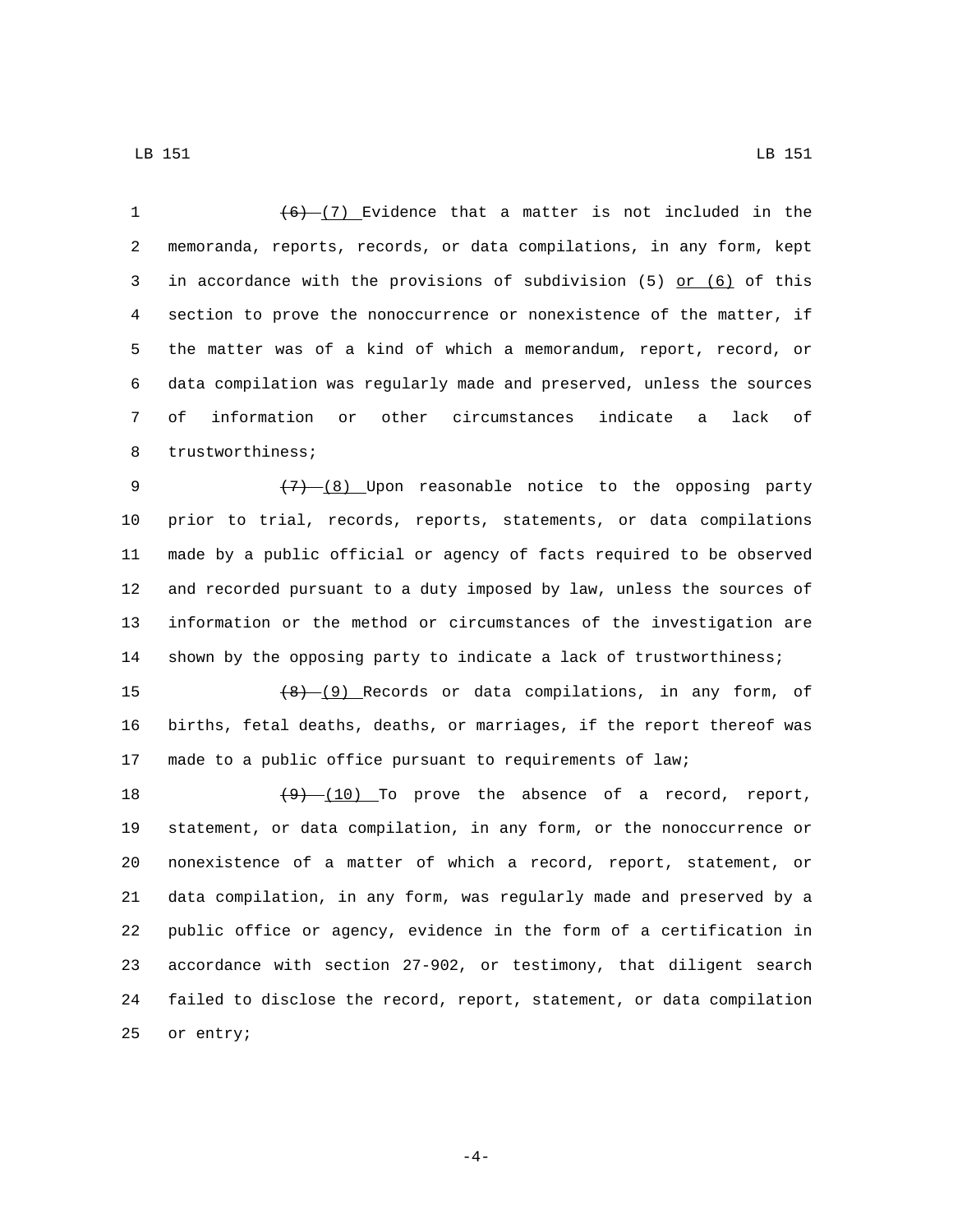1 (10) (11) Statements of births, marriages, divorces, deaths, legitimacy, ancestry, relationship by blood or marriage, or other similar facts of personal or family history, contained in a regularly kept record of a religious organization;4

 $\left(\frac{11}{12}\right)$  Statements of fact contained in a certificate that the maker performed a marriage or other ceremony or administered a sacrament, made by a member of the clergy, public official, or other person authorized by the rules or practices of a religious organization or by law to perform the act certified, and purporting to have been issued at the time of the act or within a reasonable 11 time thereafter;

12 (12) (13) Statements of births, marriages, divorces, deaths, legitimacy, ancestry, relationship by blood or marriage, or other similar facts of personal or family history contained in family Bibles, genealogies, charts, engravings on rings, inscriptions on family portraits, engravings on urns, crypts, or tombstones or the 17 like;

18 (13) (14) The record of a document purporting to establish or affect an interest in property, as proof of the content of the original recorded document and its execution and delivery by each person by whom it purports to have been executed, if the record is a record of a public office and an applicable statute authorized the recording of documents of that kind in that office;

24 (14) (15) A statement contained in a document purporting to establish or affect an interest in property if the matter stated

-5-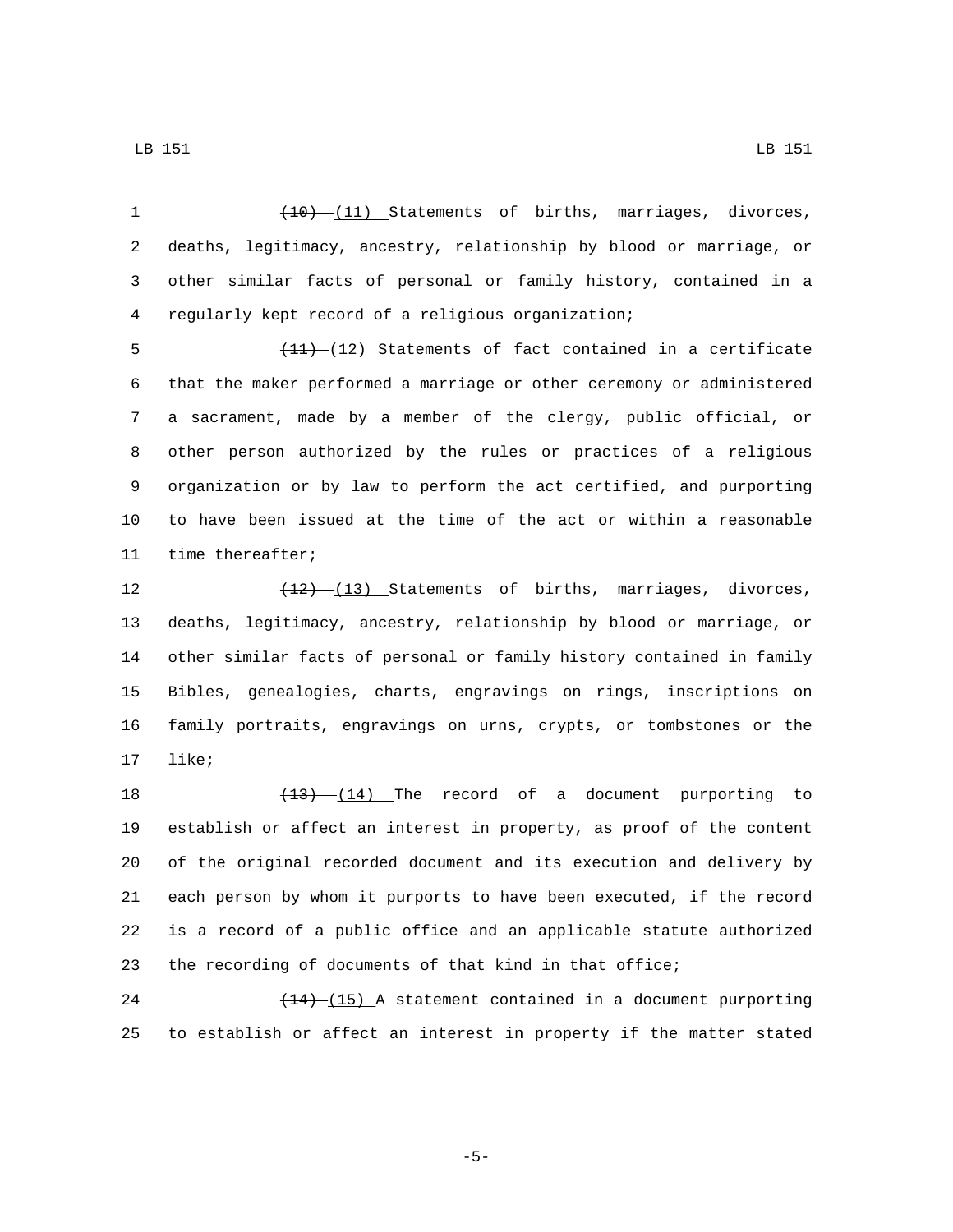was relevant to the purpose of the document, unless dealings with the property since the document was made have been inconsistent with the truth of the statement or the purport of the document;

 (15) (16) Statements in a document in existence thirty 5 years or more whose authenticity is established;

6  $\left(16\right)$   $\left(17\right)$  Market quotations, tabulations, lists, directories, or other published compilations, generally used and relied upon by the public or by persons in particular occupations;

9 (17) (18) Statements contained in published treatises, periodicals, or pamphlets on a subject of history, medicine, or other science or art, established as a reliable authority by the testimony or admission of the witness or by other expert testimony or by judicial notice, to the extent called to the attention of an expert witness upon cross-examination or relied upon by the expert witness in direct examination. If admitted, the statements may be read into 16 evidence but may not be received as exhibits;

17 (18) (19) Reputation among members of his or her family by blood, adoption, or marriage, or among his or her associates, or in the community, concerning a person's birth, adoption, marriage, divorce, death, legitimacy, relationship by blood, adoption, or marriage, ancestry, or other similar fact of his or her personal or 22 family history;

23  $(19)-(20)$  Reputation in a community, arising before the controversy, as to boundaries of or customs affecting lands in the community, and reputation as to events of general history important

-6-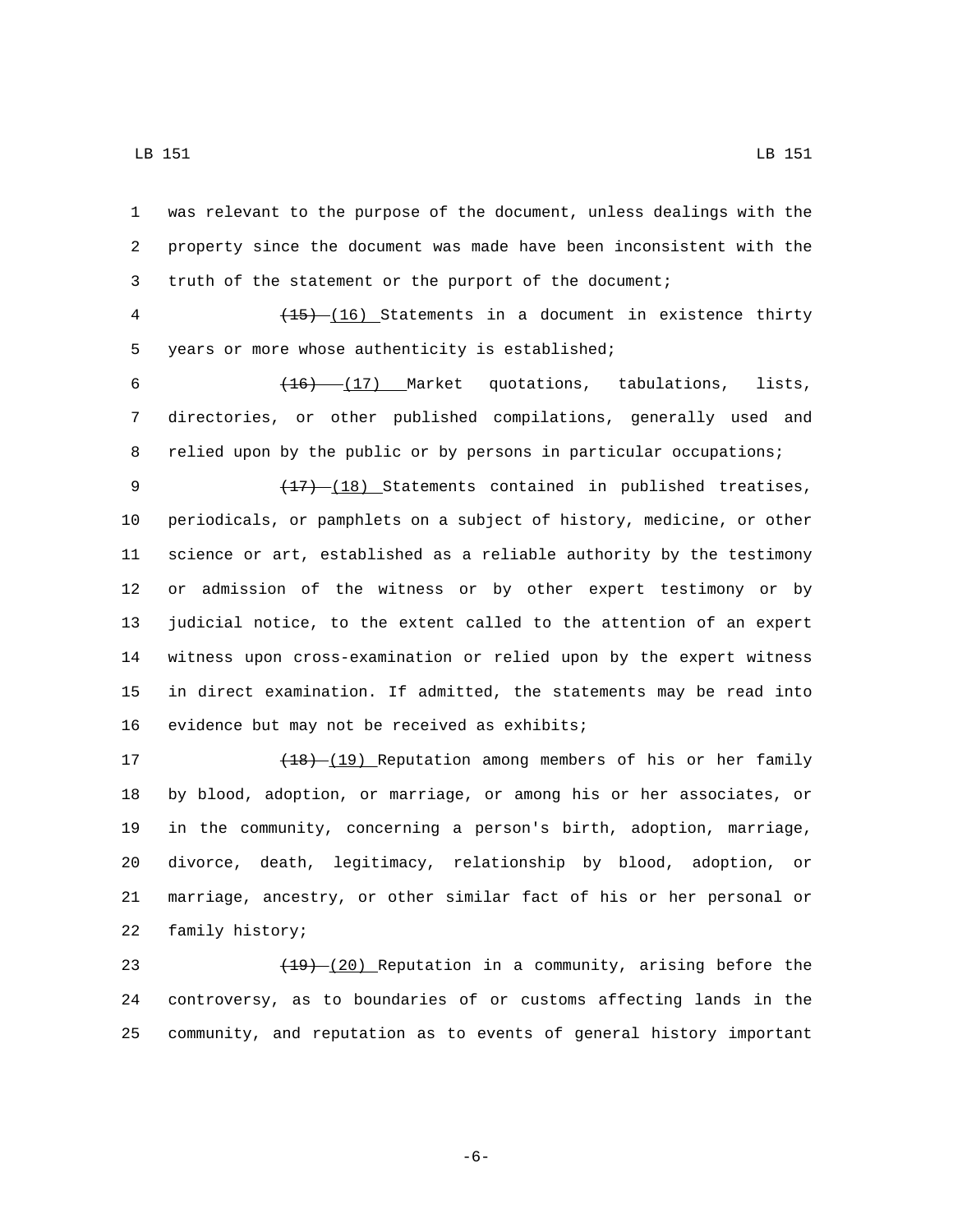to the community or state or nation in which located;

2  $(20) - (21)$  Reputation of a person's character among his or 3 her associates or in the community;

 $(21)$   $(22)$  Evidence of a final judgment, entered after a trial or upon a plea of guilty (but not upon a plea of nolo contendere), adjudging a person guilty of a crime punishable by death or imprisonment in excess of one year, to prove any fact essential to sustain the judgment, but not including, when offered by the government in a criminal prosecution for purposes other than impeachment, judgments against a person other than the accused. The pendency of an appeal may be shown but does not affect admissibility;  $(22)$   $(23)$  Judgments as proof of matters of personal,

 family, or general history, or boundaries, essential to the judgment, if the same would be provable by evidence of reputation; and

 $\left(\frac{23}{24}\right)$  A statement not specifically covered by any of the foregoing exceptions but having equivalent circumstantial guarantees of trustworthiness, if the court determines that (a) the statement is offered as evidence of a material fact, (b) the statement is more probative on the point for which it is offered than any other evidence which the proponent can procure through reasonable efforts, and (c) the general purposes of these rules and the interests of justice will best be served by admission of the statement into evidence. A statement may not be admitted under this exception unless the proponent of it makes known to the adverse party, sufficiently in advance of the trial or hearing to provide the

-7-